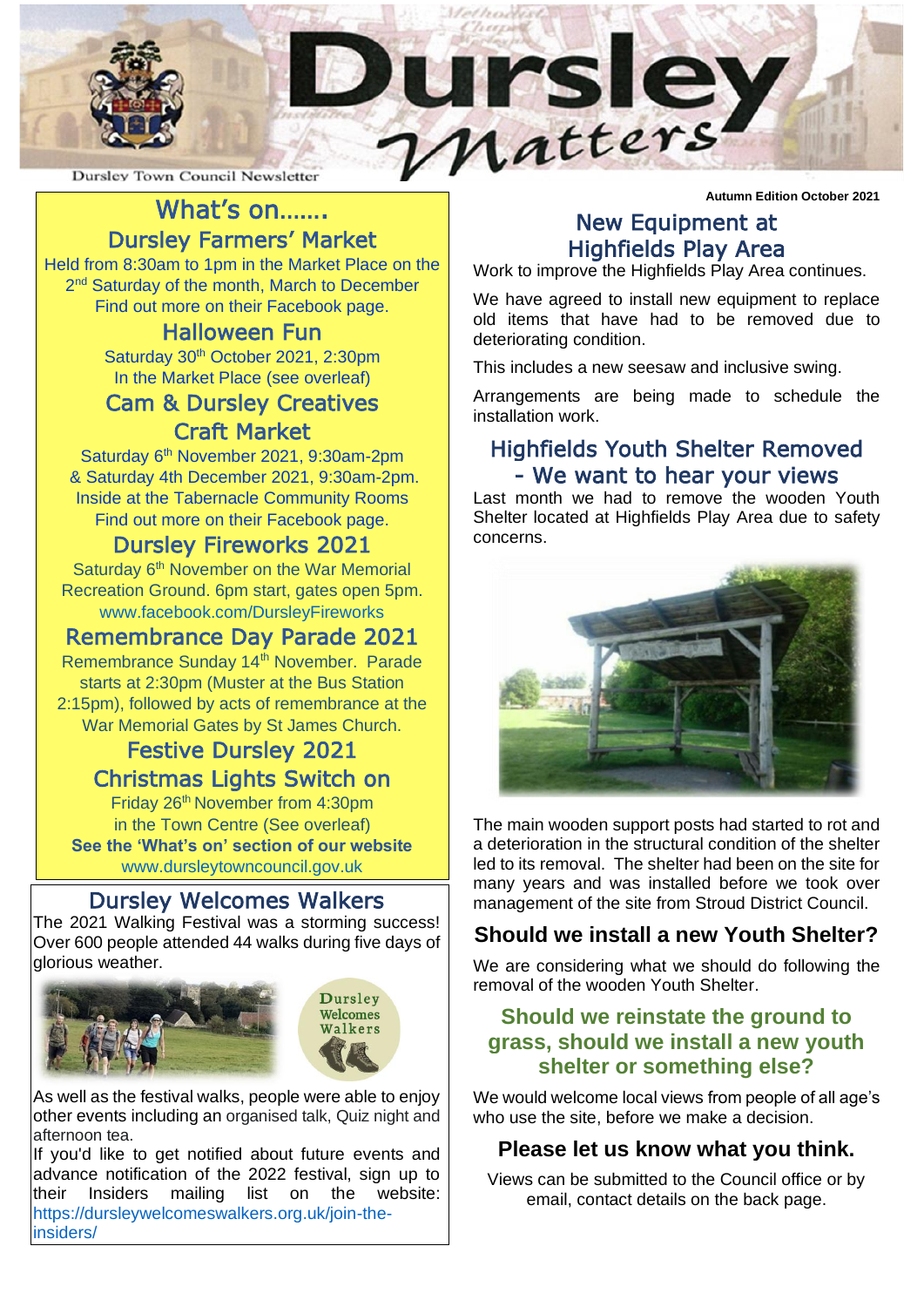## Fond Farewell

We are saying goodbye to our longest serving Town Councillor, Jane Ball.

Jane has sadly decided to resign from Council after 22 years serving Dursley. This community service is an amazing achievement and Jane's valuable contribution, as we continue with our work, will be missed.

In her role as Town Councillor, Jane has worked extremely hard over the years and has been involved in key Council projects that have helped to shape and improve our amazing town into what it is today. A large proportion of her time was served in the prominent role of Town Mayor.



Jane was first elected to the Town Council in 1999 and as well as being our longest serving Town Councillor to date, Jane is also our longest serving Mayor having served in the post for 10 consecutive years, from 2005 to 2015.

In 2018 Jane was awarded the Leslie D Gale Award in recognition of her service to the community.

Cllr Ackroyd, Town Mayor said *"I would like to thank Jane of behalf of the Council for the sterling work she has put into the Town over the years. I shall greatly miss Jane in committee for her valuable knowledge of Standing Orders".*

We wish Jane all the very best for her retirement from Council service.

# Dursley In Bloom News

The Dursley In Bloom (DIB) volunteers have been busy in town with autumn planting activities.

These are the before and after shots of the border along Castle Street.



The DIB volunteers dug out all the marigolds and replanted with a range of lavender, daffodil bulbs and some ajuga along the edges.

#### **Watch this space through the seasons to see it flourish!**

If you would like to get involved and help Dursley In Bloom please contact Penny Hyde at [pennyhyde46@hotmail.co.uk](mailto:pennyhyde46@hotmail.co.uk) .

## Build Back Better – Market Town Fund

We have successfully secured £8,000 from the Gloucestershire County Council's Restart fund which aims to boost the economy of market towns and high streets.

This funding will be used to support Dursley's Christmas Lights Switch-on event which will be held on Friday 26th November from 4:30pm. The primary purpose of the event is to stimulate the local economy and specifically to give town centre traders a boost through encouraging a large amount of footfall into the town.

The funding will allow Festive Dursley to buy new lights which will add to and enhance our existing display. Visitors to the event will be able to enjoy a longer firework display on the night itself.

We are also investigating the feasibility of the supply and installation of a town centre public address system, using the funding, to support future local events.

Town events not only help to support our local economy but they also bring the community together. The annual Christmas Lights Switch-on event itself marks the start of the festive season and is enjoyed by our own community and visitors from the local area.

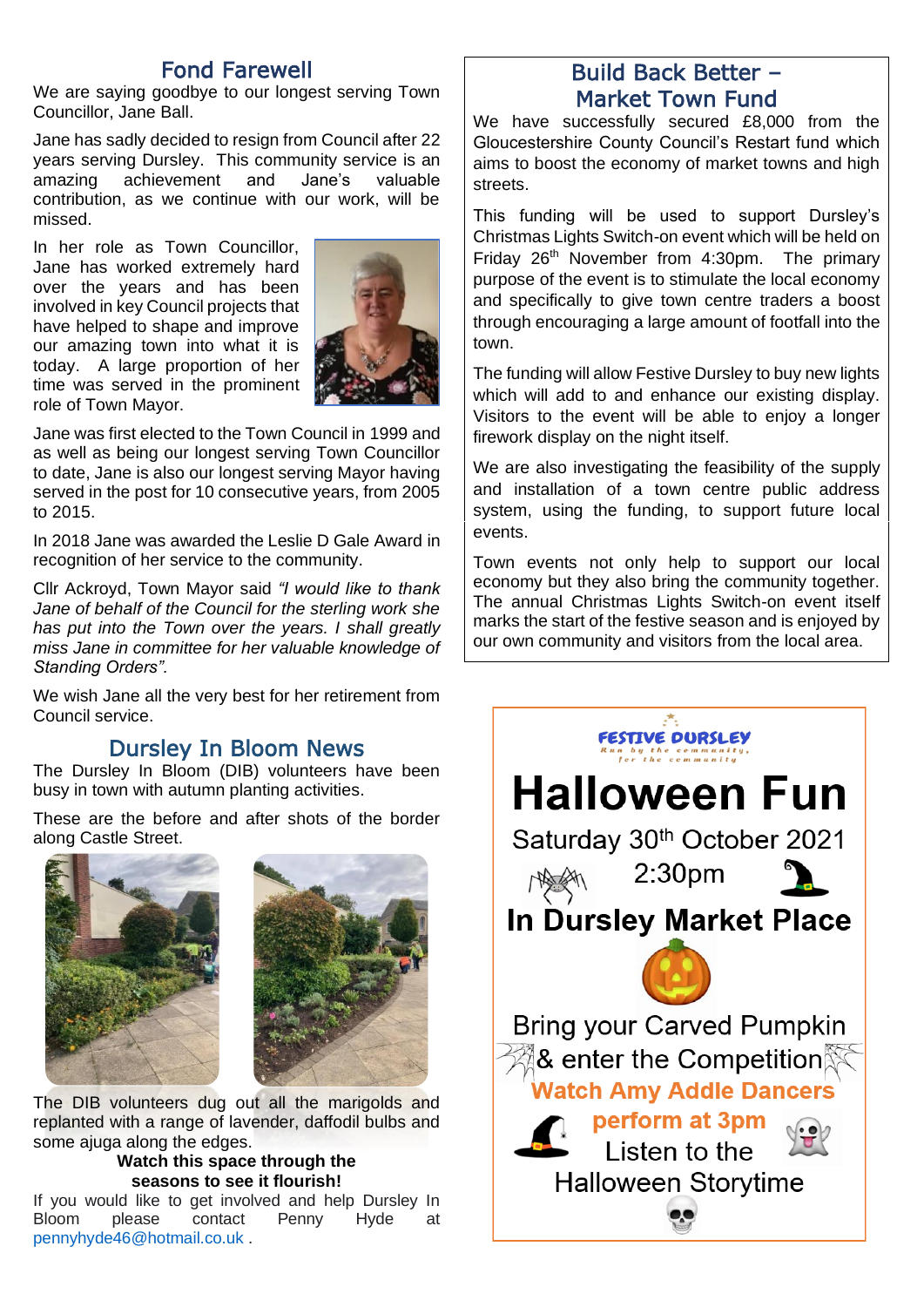

## Gym Equipment Vandalised

We have unfortunately seen an increase in vandalism in recent weeks.

The most recent act of vandalism targeted a popular piece of outdoor gym equipment on the War Memorial Recreation Ground and as a result we've had to take it out of use.





The incident, captured on the Council's CCTV system, has been passed to the Police. If you witness vandalism please report it.

Councillor Alex Stennett, Chair of the Green Spaces Committee said *"It's really frustrating and disheartening when equipment is vandalised. We care about the town and looking after our green spaces for all of Dursley to enjoy. As a Council we're continuously making improvements to our play area facilities. Repairing equipment because of day-to-day wear is part of the job but just now we're having to fix things that people are vandalising when we should be spending our time and money on playground improvement projects. These actions just spoil the town for everyone".*

## Festive Dursley 2021 Christmas Lights Switch-on 26th November 2021

On Friday 26<sup>th</sup> November Dursley will be switching on the Christmas lights.

It was disappointing last year when the town's usual large switch on event couldn't proceed as it normally would due to the Covid restrictions. This year Festive Dursley have been busy making arrangements for a full event which includes:

*A Christmas themed evening Stalls & late night shopping (4:30pm onwards) A switch on count down at the town's real Christmas Tree with Fireworks Children's entertainment & fairground rides Lanterns & snow Music, bands & dancers*

*A Festive Window competition*

-Festive Dursley are also in the process of upgrading the Christmas lights around the town. This is an ongoing job every year, given the size of the display. [This ye](https://creativecommons.org/licenses/by-sa/3.0/)ar the team have successfully received some funding from the Gloucestershire County Council's Build Back Better Fund to help with the costs of this and the event (see separate article for details).

#### **ROAD CLOSURES ON 26TH NOVEMBER 2021**

Festive Dursley plan to close Parsonage Street to vehicles from 2pm-10pm & the 1hour Castle Street Car Park from 1pm-10pm on the day. [www.facebook.com/FestiveDursley](http://www.facebook.com/FestiveDursley)

## ROSPA Trained

The Council's Groundstaff recently undertook ROSPA Play Safety training. The training, which includes examinations, is designed to give people the necessary skills and knowledge to undertake regular routine and operational inspections to help keep our playgrounds safe.

The ROSPA training has to be renewed on a regular basis.

In addition to the inspections undertaken by our staff, every year we commission an independent play inspection which covers



the War Memorial Recreation Ground, Kingshill Play Park and Highfields Play Area.

As well as safety, these inspections help us to identify and plan improvement and maintenance works.

If you have any concerns about any of the Council's playground sites please contact the office, details on the back page.